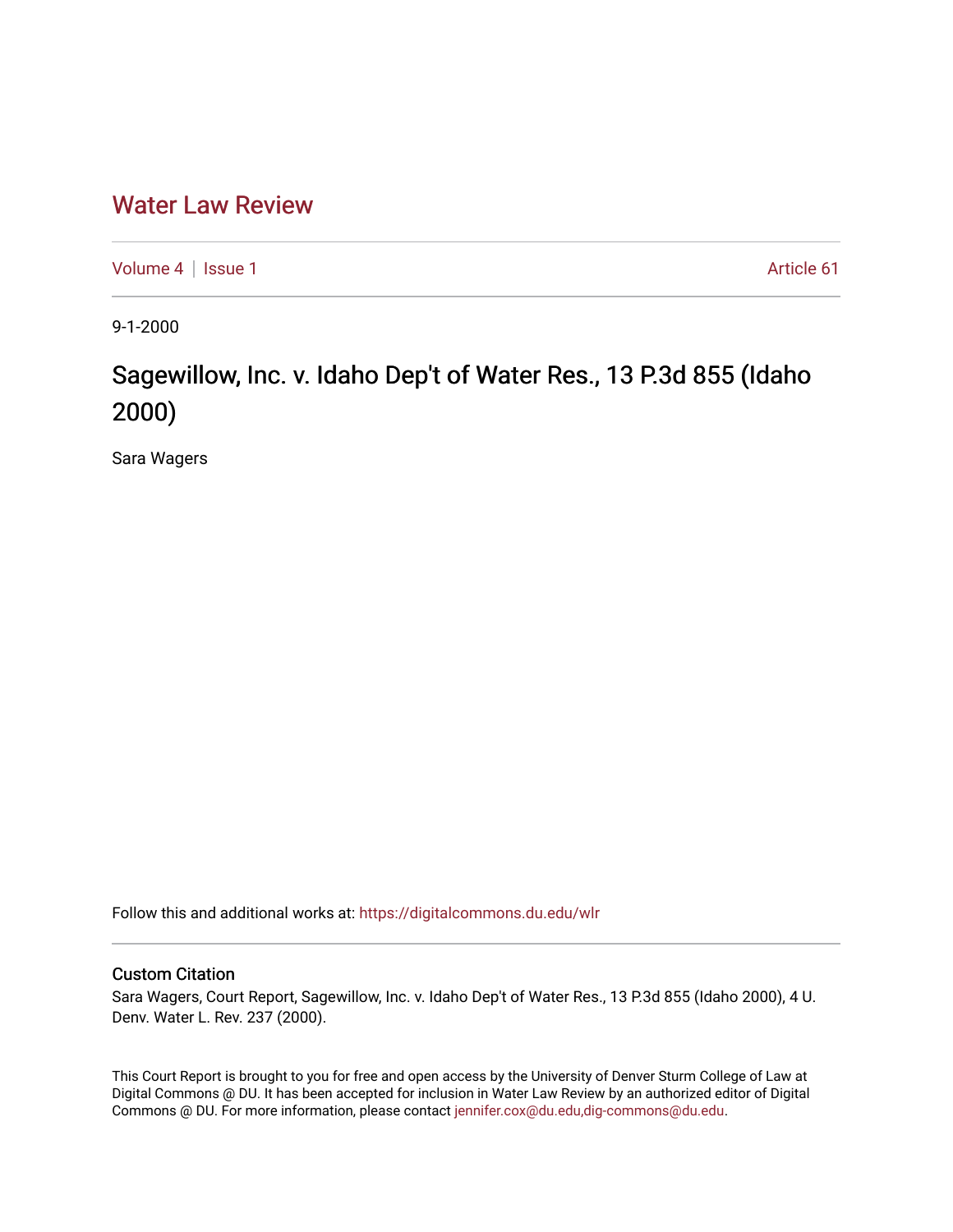dock) presented "unusual circumstances." Dupont argued the Board's decision was not based on substantial and competent evidence because the Board impermissibly considered the intended use of the proposed encroachment, instead of focusing only on the placement and existence of the dock. Dupont contended the Board had the right to regulate the existence of this encroachment, but could not regulate the use of it. The supreme court held the Board possessed the authority to consider the intended use of the proposed encroachment in making its determination to revoke the permit based on the existence of unusual circumstances.

Both the City and the Board argued substantial and competent evidence supported the Board's decision that the existence of unusual circumstances required the revocation of Dupont's permit. The City produced evidence that the area had been a designated swimming area for approximately forty years, and the City had an encroachment permit, granted for at least ten years, to place buoys around the area. Dupont argued the beach area in front of the swimming area was private property. While riparian owners have a traditional right to "wharf out," such right was clearly subject to state regulation. Thus, the supreme court held substantial and competent evidence supported the Board's finding of "unusual circumstances."

Finally, the City argued the Board erred in rejecting the hearing officer's conclusion that the City had been given inadequate notice. In contrast, the Board and Dupont contended the City's argument was moot because the City received actual notice of the proposed encroachment in a timely fashion. The supreme court determined that this question was moot, and asserted it could overturn an administrative agency's incorrect decision only if an appellant's substantial rights had been prejudiced. The supreme court held the City's rights had not been prejudiced because the City was allowed to intervene in the action, present its evidence and witnesses, and be heard at all stages of the revocation hearing.

*Nicole Anderson*

## Sagewillow, Inc. v. Idaho Dep't of Water Res., **13 P.3d 855** (Idaho 2000) (finding that when a district court is assigned exclusive jurisdiction over a river adjudication, Idaho Department of Water Resources decisions involving that river cannot be reviewed by any other district court).

Sagewillow, Inc. ("Sagewillow") acquired water rights in the Snake River water system. Six water rights authorized irrigation of 2,383 acres. The Idaho Department of Water Resources ("IDWR") approved Sagewillow's first application for transfer of place of use and point of diversion in 1992. No protests were filed to the transfer. Four years later, after Sagewillow applied for seven additional place of use